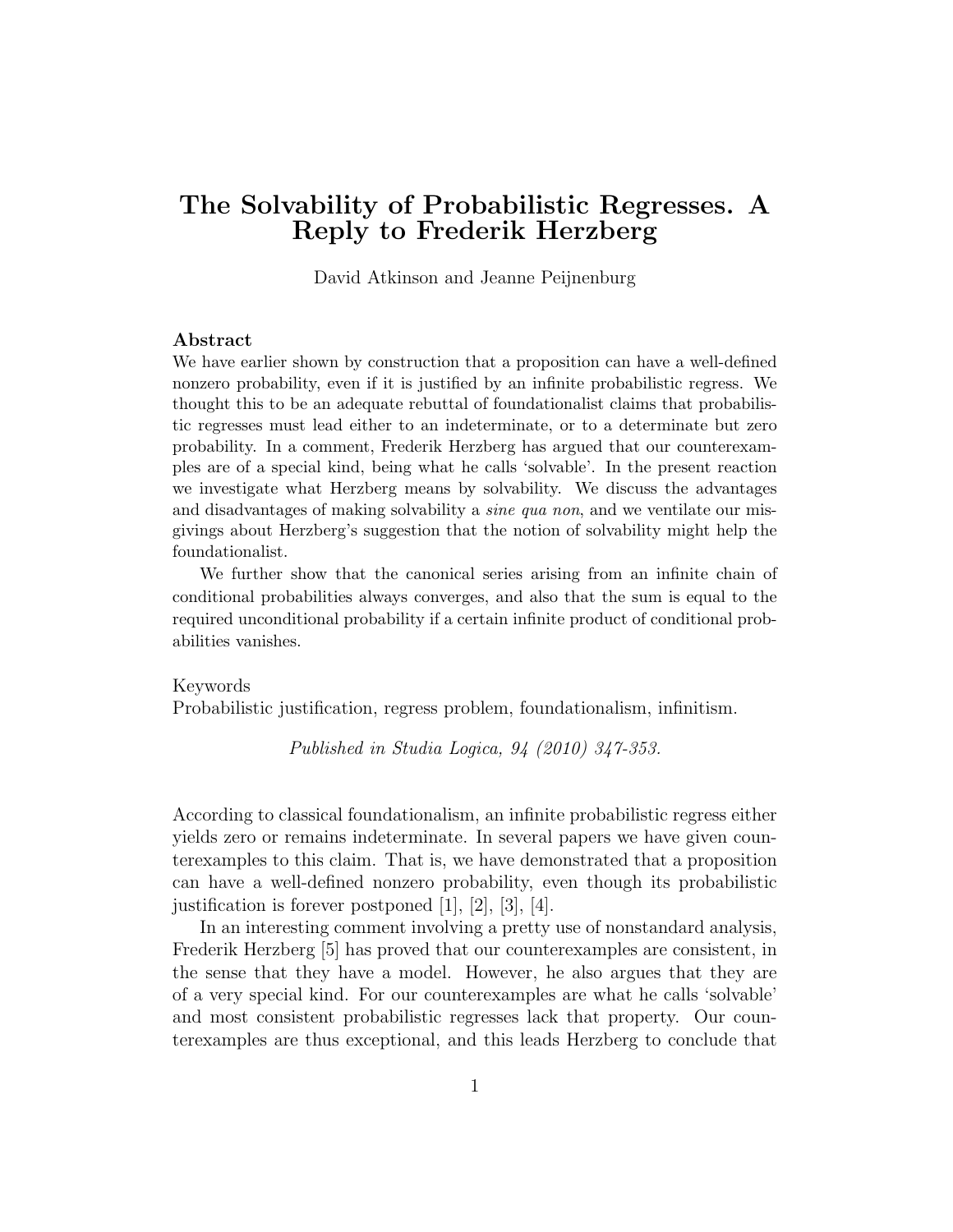there is a way in which a foundationalist might defend herself. For she might now argue that *generically* we are unable to calculate or estimate an infinite probabilistic regress explicitly. In other words, she might concede that some propositions which are justified by a probabilistic regress can have a well-defined nonzero probability, but still deny that this is generally the case.

In the present reply to Herzberg we will focus on the notion of solvability. (i) We will first investigate what Herzberg means by 'solvable'. (ii) Then we discuss the pros and cons of the requirement that a probabilistic regress can justify a proposition only if that regress is in fact solvable. (iii) Finally, we consider two alternative ways in which a foundationalist might defend herself.

(i) What does it mean to say that a probabilistic regress is solvable? Herzberg writes: "A probabilistic regress  $\langle \alpha, \beta \rangle$  is *solvable* if for any model  $\langle P, S \rangle$  of  $\langle \alpha, \beta \rangle$  one can derive a closed-form expression for  $P(S_0)$ ." [5, p. 3; for the notation, see Herzberg's Definition 2]. However, he also notes that "[i]t is difficult to provide a precise definition of solvability, since the notion of a closed-form expression is not a well-defined mathematical concept." (ibid.) In the first footnote of his paper Herzberg suggests that closed-form expressions include rational numbers, but that it is unclear whether some irrational, algebraic or transcendental numbers also fall under this heading. "All one can say", he writes, "is that in all of these cases, any candidate for [a] set of closed-form expressions will be a countable set C of real numbers." (ibid.) Acknowledging that there is no agreement on what this set C looks like, he concludes with a counterfactual: "if there were universal agreement on the set C of closed-form expressions of real numbers, a candidate for a definition of closed-form solvability would be as follows"(ibid., pp. 3-4) after which he defines closed-form solvability in terms of C.

In order to gain a better understanding of solvability, let us take a closer look at the structure of our counterexamples. The typical form of these counterexamples is:

$$
P(S_0) = A + B, \tag{1}
$$

where  $P(S_0)$  is the probability associated with the target proposition  $S_0$ , A is an infinite series of conditional probabilities only, and  $B$  is a remainder term, containing precisely one unconditional probability as a factor:

$$
A = \lim_{s \to \infty} \{ \beta_0 + \gamma_0 \beta_1 + \gamma_0 \gamma_1 \beta_2 + \dots + \gamma_0 \gamma_1 \dots \gamma_{s-1} \beta_s \}
$$
  
\n
$$
B = \lim_{s \to \infty} \{ \gamma_0 \gamma_1 \dots \gamma_s P(S_{s+1}) \}
$$
\n(2)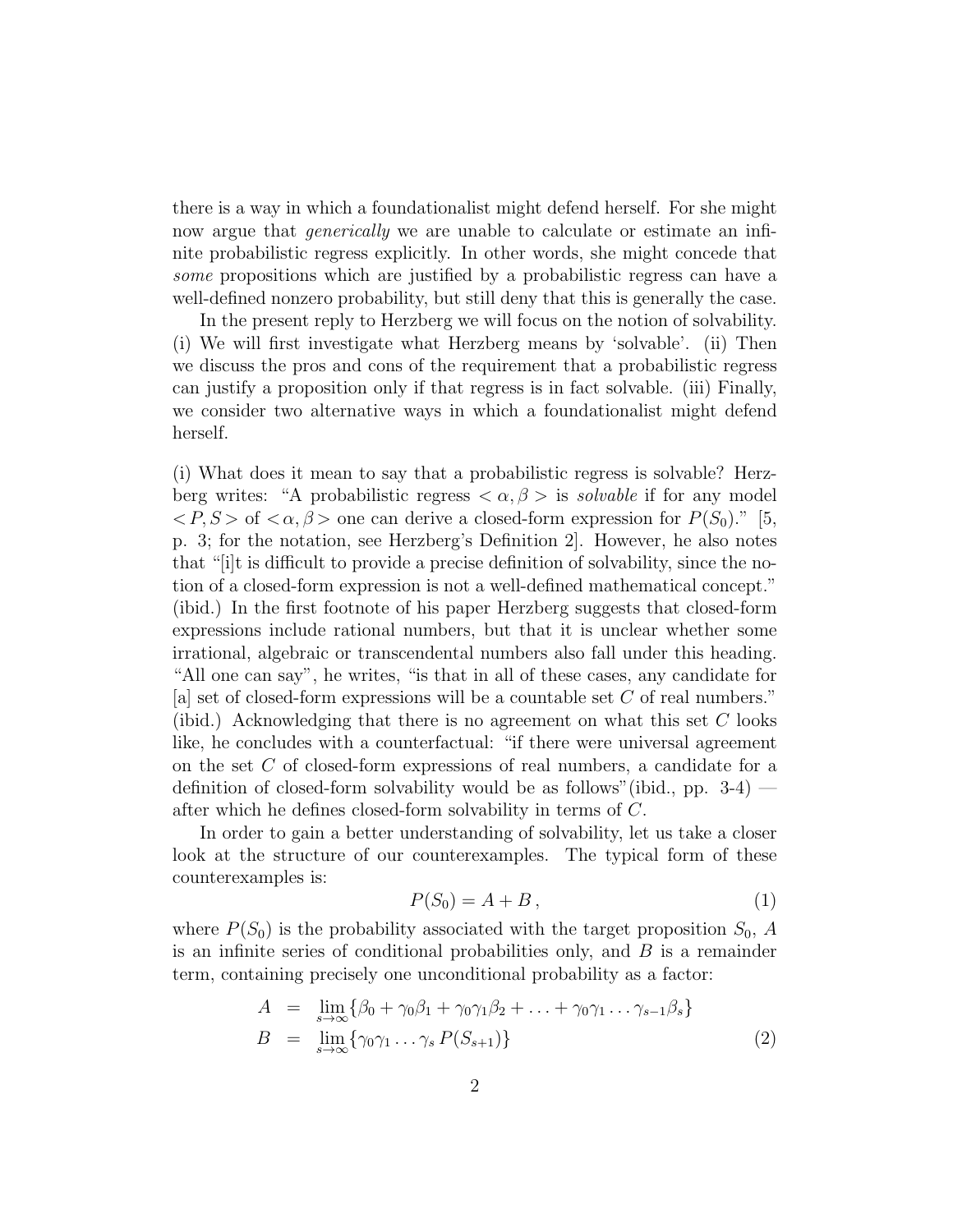(for the meaning of the symbols  $\beta$  and  $\gamma$  see Herzberg's [5] and our [2]).

Following Herzberg, we shall say that Eq.(1) is solvable if and only if we can write down a closed-form expression for the sum  $A + B$ , for example an expression in terms of a finite number of rational terms. Now it can be proved that the infinite series of conditional probabilities A always converges, so A certainly is equal to a unique and well-defined number (for a proof, see Appendix A). Moreover, in the usual cases  $B$  will tend to zero (see Appendix B). This means that, as a rule, the infinite regress of conditional probabilities produces a convergent series that is equal to the unconditional probability of the target proposition  $S_0$ . In other words: as a rule the unique and welldefined value of A coincides with  $P(S_0)$ .

From this it does not follow, however, that this unique value can actually be written down as a closed-form expression consisting only of known functions. It might after all be an expression outside Herzberg's set C. In general the structure  $P(S_0) = A + B$  is solvable if we can write the unique value of A in an acceptable closed form. Since mostly we are not able to do this, we agree with Herzberg that most convergent series are not solvable in his sense. The generic case is indeed one in which an infinite probabilistic regress yields a convergent series, the sum of which cannot be written down in a closed form based on familiar functions.

(ii) In Herzberg's view, this might help the foundationalist. For she can now argue that most probabilistic regresses are unsolvable and thus that our solvable counterexamples form an exceptional class. At the end of his paper Herzberg concludes that the generic, unsolvable probabilistic regresses could produce a very small number: "for a given regress,  $P(S_0)$  might be very close to zero" [5, last sentence]. He thus suggests that, while the solvable regresses yield a non-zero value for  $P(S_0)$ , the unsolvable ones might confer on this probability uncontrollably tiny values. But this suggestion could easily mislead the reader. As we see from Eqs. (1)-(2), the value of  $P(S_0)$  cannot be smaller than  $\beta_0$ . Whenever the latter is not very close to zero,  $P(S_0)$ will not be close to zero either. Since this goes for solvable and unsolvable regresses alike, most of the generic, unsolvable regresses will thus not end up close to zero, much as in the case of nongeneric, solvable regresses.

A foundationalist might react to this by banning unsolvable regresses altogether. Indeed, if she is a rigid constructivist, she would doubt the very existence of such regresses, so she will certainly not acknowledge them as potential counterexamples in our sense.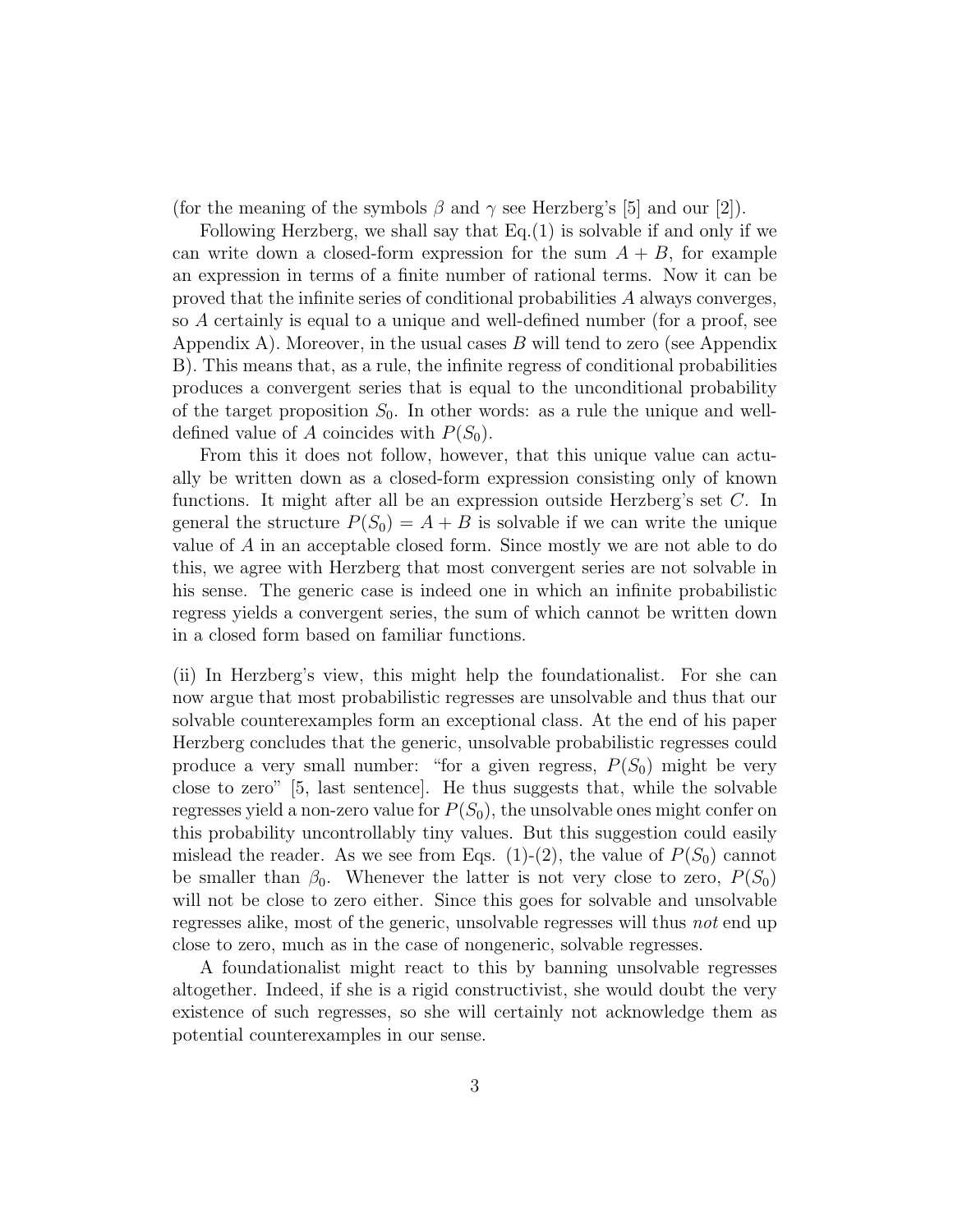How reasonable is the position of this constructive foundationalist? In order to answer this question, we should bear in mind that invoking solvability carries with it two moments of choice. First, we must choose a definition of solvability, which in this case amounts to specifying Herzberg's set C. Which expressions are we supposed to include and which are we supposed to leave out? As Herzberg notes, there is no clear answer to this question. Second, and independently of what solvability looks like, we must decide whether or not we require counterexamples to be solvable. A rigid constructivist, as we have seen, will indeed require solvability as a *sine qua non*. For her, a probabilistic regress justifies a proposition only if its sum can be written as a closed-form expression. We are however inclined to take a laxer stance. It is true that most of our counterexamples yield rational numbers and thus are solvable in Herzberg's sense. But this is only an accidental feature, introduced for reasons of simplicity and immediate intelligibility. We never meant solvability to be an essential characteristic of our counterexamples.

Of course, demanding that only solvable series can be counterexamples has the advantage of ensuring that the latter are easily calculable. But the demand has obvious drawbacks as well. If interpreted narrowly, it would exclude the use of many known and unknown higher functions. Isn't it standard practice to define transcendental numbers and functions by means of convergent series, by integral transforms, or by other unsolvable, but calculable expressions? And are there not infinitely many other new transforms that can be computed? Personally we see no good reason to ban any of them; but this is after all more a matter of taste than a matter of fact.

(iii) Assuming that a constructivist approach does not really help our hypothetical foundationalist, what other lifelines are available to her? We can think of two. The infinite product  $\gamma_0 \gamma_1 \gamma_2 \ldots$  normally diverges to zero (see Appendix B), so that the term B in Eq.(1) vanishes. However — and this is the first lifeline — a foundationalist might wish to claim that a 'prime mover'  $(S_{s+1}$  in the limit  $s \to \infty$ , thus infinitely far away) is still required to bring the whole epistemic chain into existence, even though the stochastic support that it gives to  $S_0$  has shrivelled away to nothing. If she were to grasp this lifeline, the foundationalist would commit herself to a position that we might call 'epistemological deism'. Seventeenth and eighteenth century deists preached that God created the world, including the laws of nature, but waived any interference after that. In a similar vein, our counterexamples postulate an infinitely remote beginning of the justificatory regress, but deny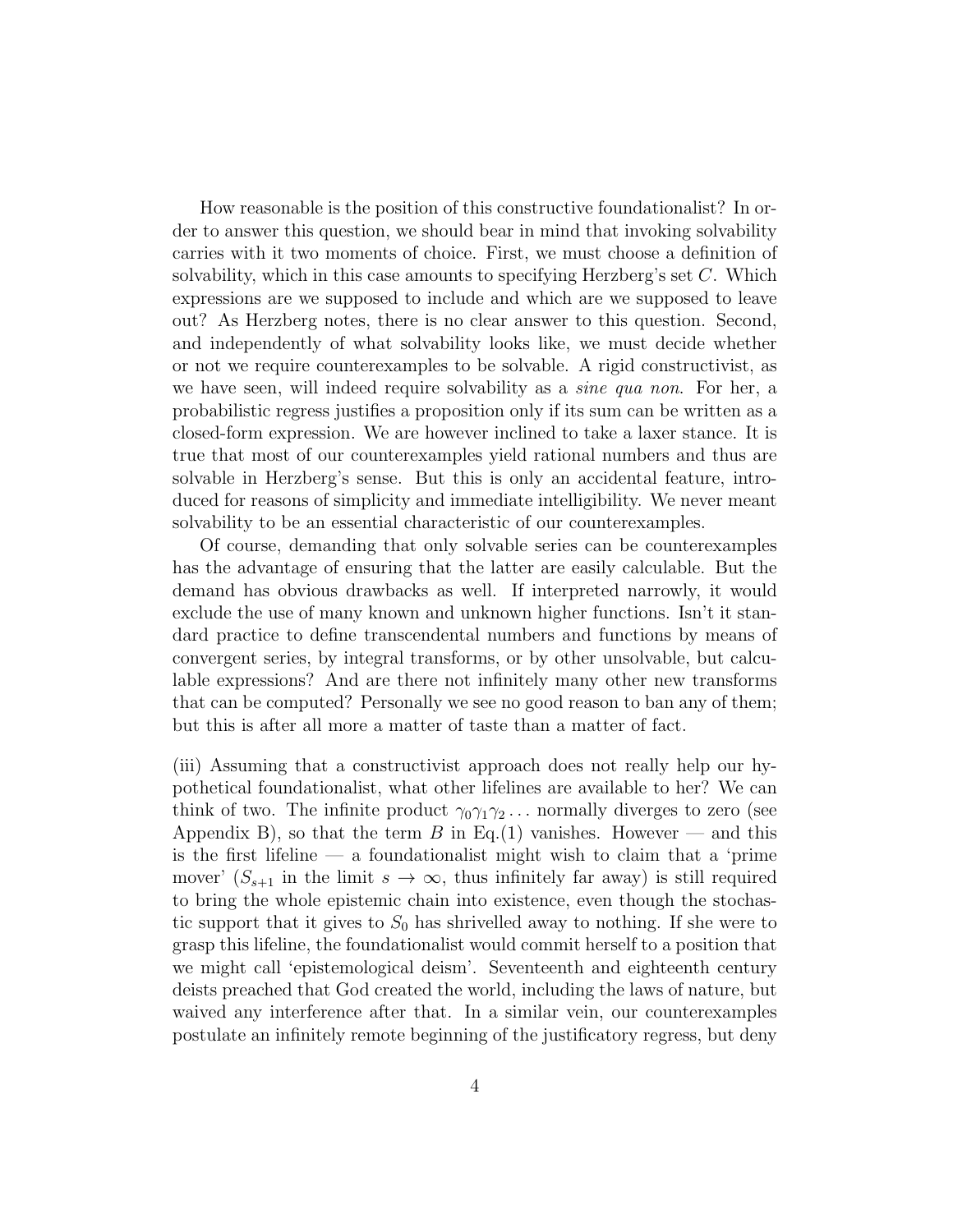that this beginning has any influence whatsoever on the probability value of the target proposition. All justification for the target proposition stems from the conditional probabilities that make up the infinite series A.

Any foundationalist who feels uncomfortable with this meagre option might choose the second lifeline. She could seek solace in the atypical case where the infinite product  $\gamma_0 \gamma_1 \gamma_2 \dots$  (and thus B) converges to a value that is not zero. The general expression (1) for the required probability leads to

$$
P(S_0) = \beta_0 + \sum_{n=1}^{\infty} \beta_n \prod_{s=0}^{n-1} \gamma_s + P^* \prod_{n=0}^{\infty} \gamma_n,
$$

where

$$
P^* = \lim_{n \to \infty} P(S_n) ,
$$

on condition that this limit exists. In order to calculate  $P(S_0)$  we need now not only the conditional probabilities, but also  $P^*$ , the unconditional probability associated with an infinitely distant prime mover; for the latter still exerts probabilistic influence on the value of  $P(S_0)$ .

However, the second lifeline comes with a price tag. For not only is this class atypical, it is also characterized by a sequence,  $\{\gamma_n\}$ , that tends very rapidly to unity as n tends to infinity. This means that  $\beta_n$  tends very rapidly to zero, and  $\alpha_n = \beta_n + \gamma_n$  tends very rapidly to one. If it were the case that  $\alpha_n = 1$  and  $\beta_n = 0$  exactly for some n, then the relation between  $S_n$  and  $S_{n+1}$ would be one of bi-implication,  $S_n \leftrightarrow S_{n+1}$ , thus guaranteeing that  $S_n$  and  $S_{n+1}$  have the same truth values. Stochastically speaking, the link between the two propositions has been short-circuited, and the same would apply to any link for which the corresponding  $\gamma_n$  is precisely equal to one. If however  $\gamma_n$  is not precisely equal to one, but tends asymptotically very quickly to that value, we might dub the relation between successive propositions in the epistemic chain, at any rate for sufficiently large values of  $n$ , one of *quasi*bi-implication. For small values of n the values of  $\gamma_n$  might depart radically from unity, so we have the finite beginnings of a normal epistemic chain. The infinite tail, however, would be one of quasi-bi-implication. In other words, all but a finite part of the chain is approximately short-circuited through to the ground. The probabilistic chain might be called quasi-finite, and it could perhaps serve as a generalization of the standard foundationalist requirement that the series of justification be finite. However, this option seems little more than a simple reformulation of the foundationalist stance and thus appears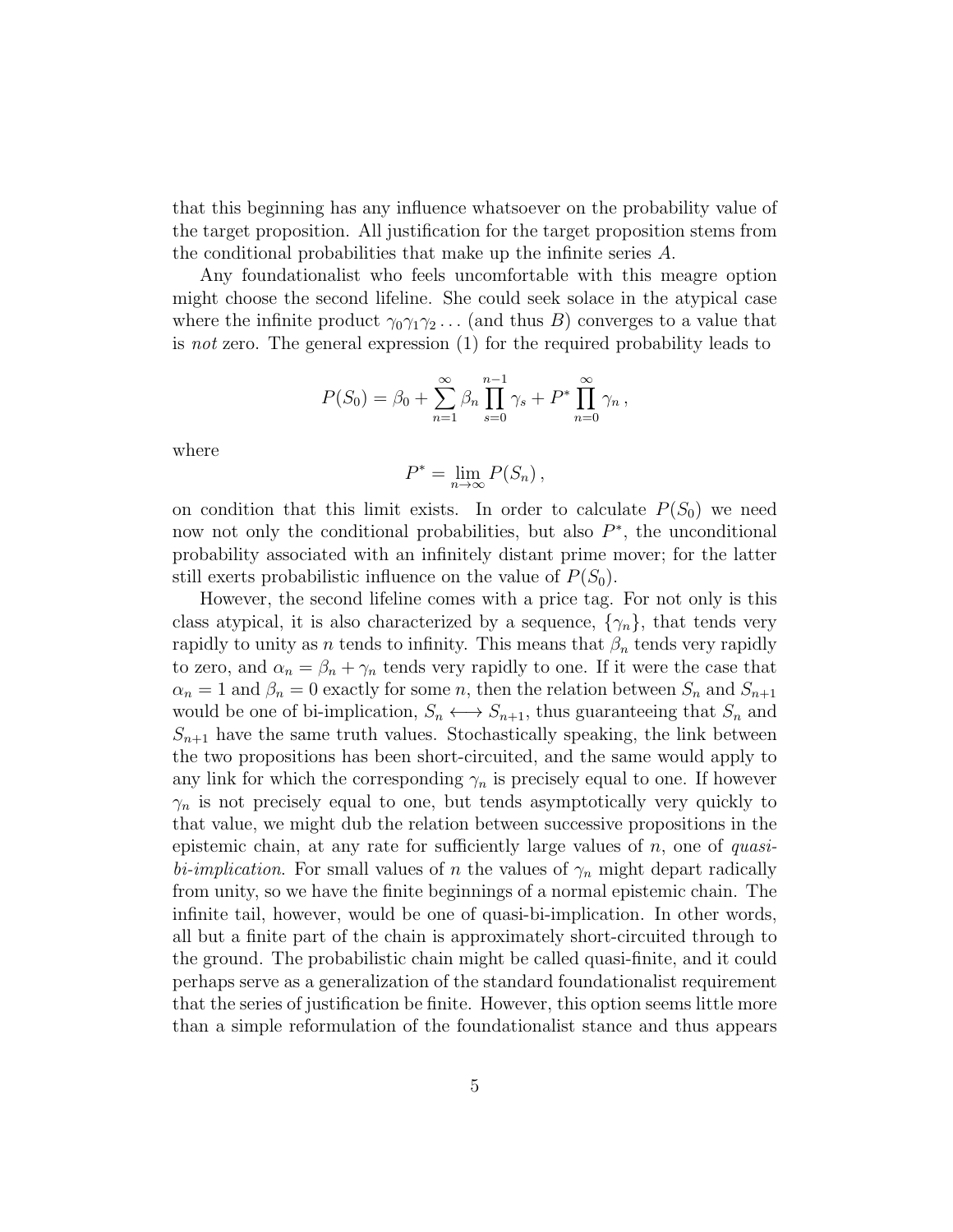to come close to begging the question of whether justification by probabilistic regress is possible.

### Appendix A. Proof that the series converges

The unconditional probabilities  $P(S_n)$  and  $P(S_{n+1})$  are related by the rule of total probability,

$$
P(S_n) = \beta_n + \gamma_n P(S_{n+1}), \qquad (3)
$$

where

$$
\beta_n = P(S_n | \neg S_{n+1})
$$
 and  $\gamma_n = P(S_n | S_{n+1}) - P(S_n | \neg S_{n+1}),$  (4)

with  $\gamma_n > 0$  for all n, which is the condition of probabilistic support. Eq.(3) can be iterated from  $n = 0$  up to  $n = s$ , with the result<sup>1</sup>

$$
P(S_0) = \beta_0 + \sum_{n=1}^{s} \gamma_0 \gamma_1 \dots \gamma_{n-1} \beta_n + \gamma_0 \gamma_1 \dots \gamma_s P(S_{s+1}). \tag{5}
$$

In the limit that one lets s go to infinity, the resulting infinite series is in fact convergent, as we will now prove. Since  $\beta_n + \gamma_n = P(S_n | S_{n+1}) \leq 1$ , it follows that  $\beta_n \leq 1 - \gamma_n$ , and so

$$
\sum_{n=1}^{s} \gamma_0 \gamma_1 \dots \gamma_{n-1} \beta_n \leq \sum_{n=1}^{s} \gamma_0 \gamma_1 \dots \gamma_{n-1} (1 - \gamma_n)
$$
  
= 
$$
(\gamma_0 - \gamma_0 \gamma_1) + (\gamma_0 \gamma_1 - \gamma_0 \gamma_1 \gamma_2) + \dots + (\gamma_0 \gamma_1 \dots \gamma_{s-1} - \gamma_0 \gamma_1 \dots \gamma_s)
$$
  
= 
$$
\gamma_0 - \gamma_0 \gamma_1 \dots \gamma_s \leq \gamma_0,
$$
 (6)

which is finite and independent of s, and therefore also valid in the limit that s is taken to infinity. Since all the  $\beta_n$  are nonnegative and all the  $\gamma_n$  are positive, it follows that the infinite series of positive terms

$$
A = \beta_0 + \sum_{n=1}^{\infty} \gamma_0 \gamma_1 \dots \gamma_{n-1} \beta_n
$$

<sup>1</sup>Formula (5) can be formally proved by mathematical induction as follows:

- 1. Since  $P(S_0) = \beta_0 + \gamma_0 P(S_1)$ , Eq.(5) is clearly true when  $s = 0$ .
- 2. Suppose  $P(S_0) = \beta_0 + \sum_{n=1}^{s-1} \gamma_0 \gamma_1 \dots \gamma_{n-1} \beta_n + \gamma_0 \gamma_1 \dots \gamma_{s-1} P(S_s)$  for some s. Then, on substituting  $\beta_s + \gamma_s P(S_{s+1})$  for  $P(S_s)$  in this formula, we obtain the right-hand side of Eq.(5).

Therefore, if (5) is true for some s, it is true for any larger value of s. But it is true for  $s = 0$ , so it is true for  $s = 1, 2, 3...$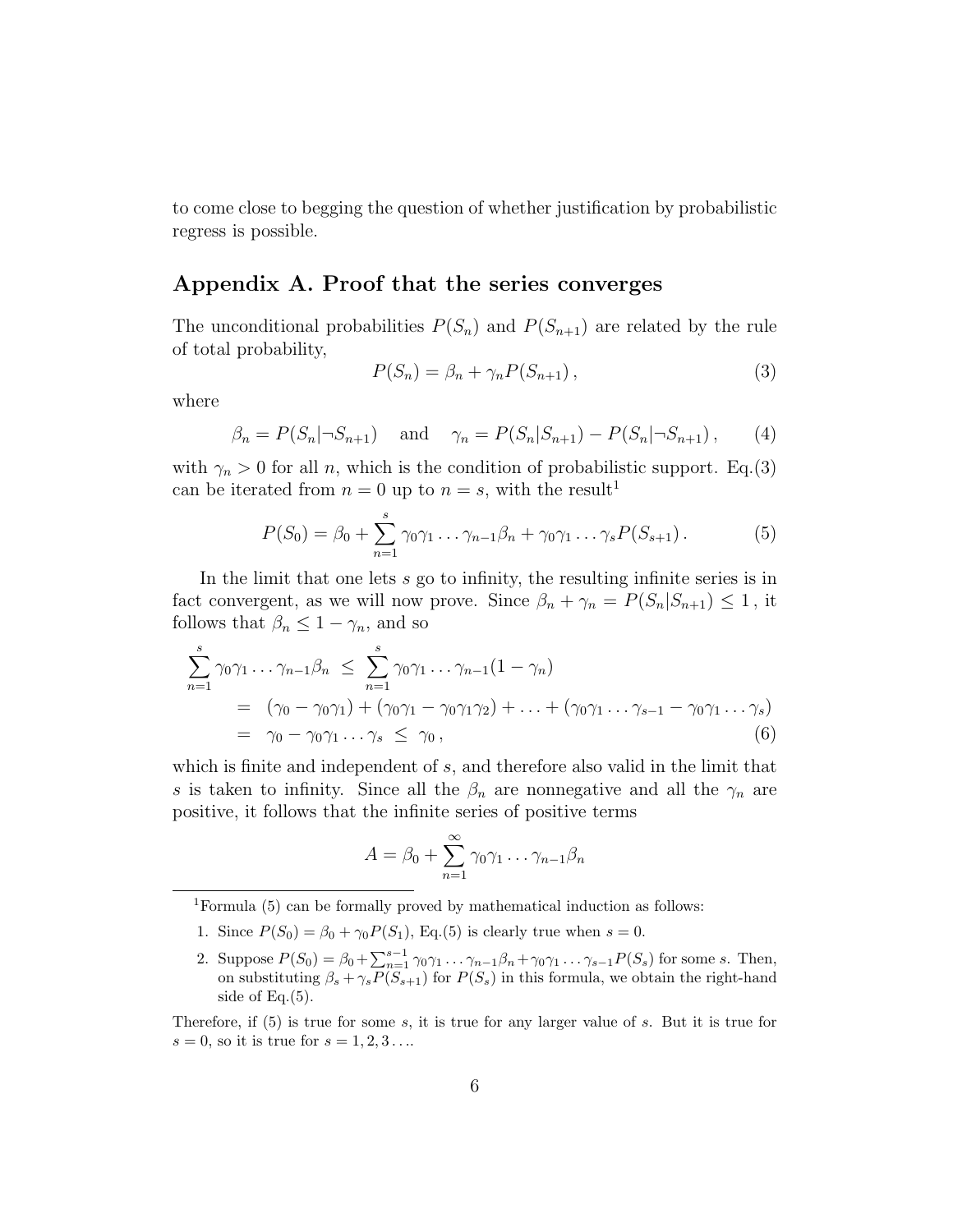is convergent, for the partial sums (6) are bounded by  $\gamma_0$ .

### Appendix B. When does the remainder term vanish?

Consider the remainder term in Eq.(5), namely  $\gamma_0 \gamma_1 \dots \gamma_s P(S_{s+1})$ . We will show that the coefficient in front of  $P(S_{s+1}),$  i.e.  $\gamma_0\gamma_1 \ldots \gamma_s$ , usually tends to zero in the infinite s limit. Since  $\gamma_n = \exp[\log \gamma_n] = \exp[-|\log \gamma_n|],$ 

$$
\gamma_0 \gamma_1 \gamma_2 \gamma_3 \ldots = \prod_{n=0}^{\infty} \gamma_n = \exp \left[ - \sum_{n=0}^{\infty} |\log \gamma_n| \right]. \tag{7}
$$

So  $\gamma_0 \gamma_1 \dots \gamma_s$  has the limit zero as s goes to infinity if and only if the sum

$$
\sum_{n=0}^{\infty} |\log \gamma_n| \tag{8}
$$

diverges. Since all the terms in the series (8) are positive, the series can only converge, or diverge to  $+\infty$ . Unless  $\gamma_n$  tends very quickly to 1, the series will indeed diverge; hence an infinite product of terms, each of which is smaller than one, is usually equal to zero. In this case

$$
B = \lim_{s \to \infty} \{ \gamma_0 \gamma_1 \dots \gamma_s P(S_{s+1}) \}
$$

is also zero, since  $P(S_{s+1})$  is bounded by unity.

Exceptionally, if  $\gamma_n$  tends rapidly to 1, this will not be the case. For example, if

$$
1 - \gamma_n \sim n^{-a}
$$
 as  $n \to \infty$ ,

then the sum (8) converges if  $a > 1$ , but it diverges if  $0 < a \leq 1$ . If  $\gamma_n$ tends less quickly still to one, or does not tend to unity at all, which may be regarded as 'usual', the series is divergent, and by convention one says that the corresponding infinite product (7) diverges to zero.

#### Acknowledgement

We should like to thank Frederik Herzberg for his comments on an earlier version of this paper, which led to a more nuanced discussion of solvability.